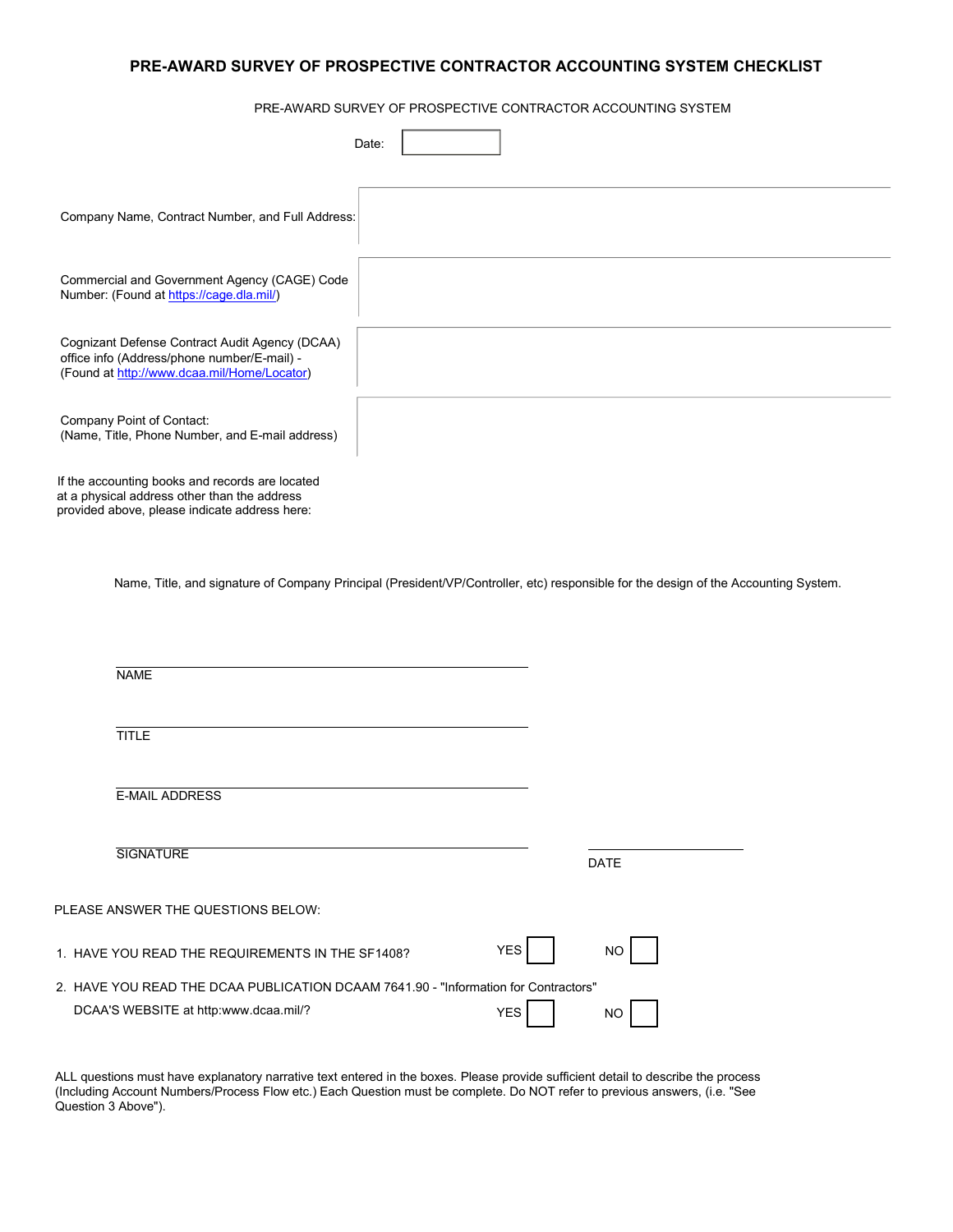| 1. Has your organization's <b>Accounting System ever been audited by DCAA?</b>                                                                                                 |
|--------------------------------------------------------------------------------------------------------------------------------------------------------------------------------|
| YES (if Yes, the Offeror should attach a copy of their most recent DCAA audit report to this Modified Pre-Award Survey) or provide<br>the DCAA Report number or DCAA POC info. |
| NO (if NO, answer N/A to Questions 1.A., 1.B., and 1.C. below)                                                                                                                 |
| 1.A. If the answer is "Yes" to Question 1 above, when was the audit performed?                                                                                                 |
| Within the past Year                                                                                                                                                           |
| Within the past 3 Years                                                                                                                                                        |
| Greater than 3 Years (PROVIDE THE YEAR THE AUDIT WAS PERFORMED HERE -                                                                                                          |
| N/A (Answer to Question 1 is NO)                                                                                                                                               |

#### 1.B. If the answer is "Yes" to Question 1 above, did DCAA determine the Accounting System acceptable for award of prospective contracts?

| <b>YES</b>                                        |
|---------------------------------------------------|
| NO (If NO provide an explanation in thebox below) |
| N/A (Answer to Question 1 is NO)                  |

# **1.C. If the answer is "Yes" to Question 1 above, have there been any changes to the Accounting System since the DCAAaudit?**

|  | YES (If YES, describe the changes in the box below |
|--|----------------------------------------------------|
|  | NO.                                                |
|  | N/A (Answer to Question 1 is NO)                   |
|  |                                                    |

┑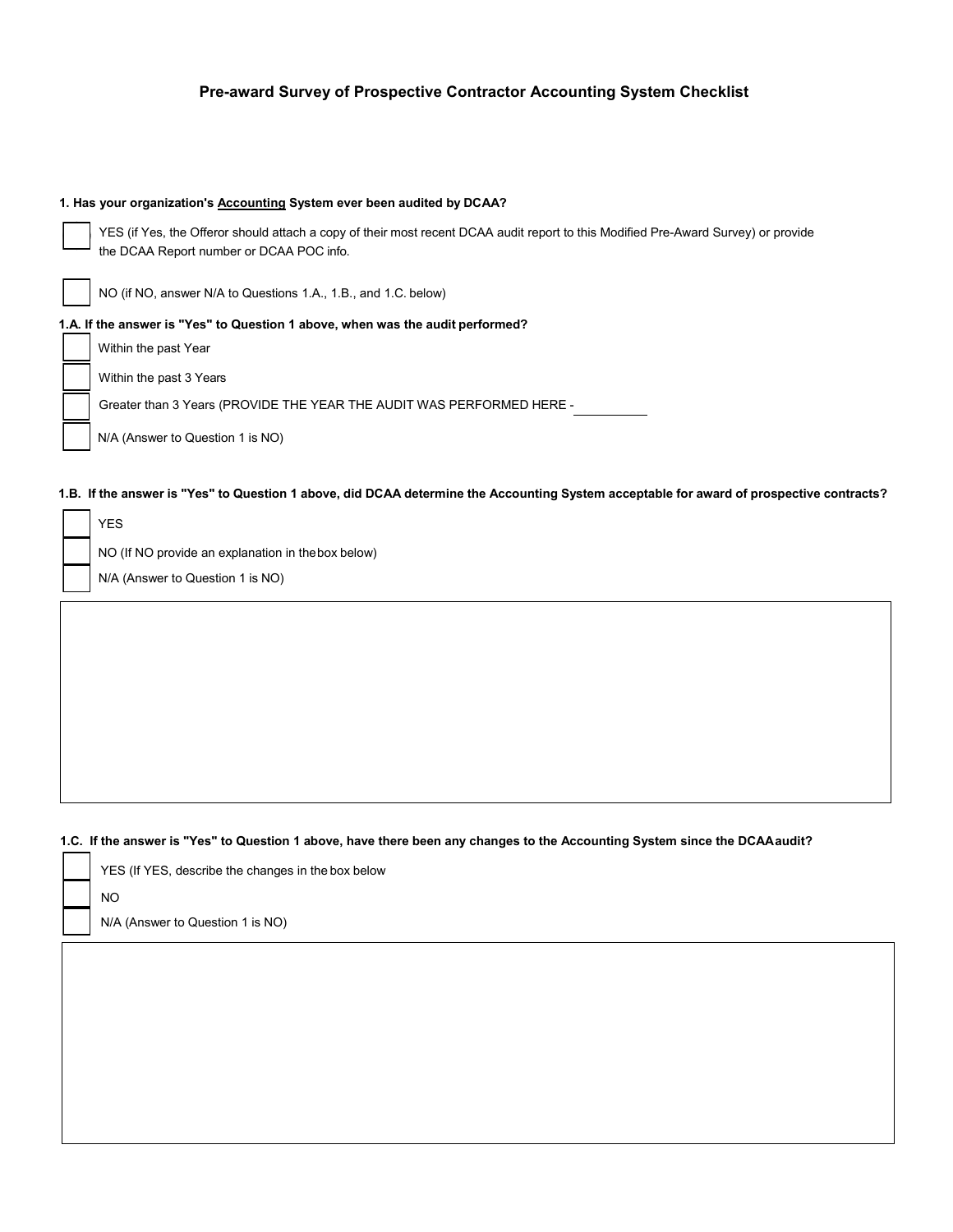| 2. Is your organization subject to CAS (48 CFR Chapter 99)?                                                                                                                                             |
|---------------------------------------------------------------------------------------------------------------------------------------------------------------------------------------------------------|
| YES (If YES, is it FULL or MODIFIED CAS?)<br><b>MODIFIED</b><br><b>FULL</b>                                                                                                                             |
| (If YES (FULL or MODIFIED), the Offeror MUST attach a copy of their most recent audit reports/documentation regarding all CAS compliance or<br>non-compliance issues to this Modified Pre-Award Survey) |
| NO (If NO provide an explanation in the box below why your organization is exempt and answer N/A to Questions 2.A., 2.B., and 2.C. below)                                                               |
|                                                                                                                                                                                                         |
|                                                                                                                                                                                                         |
|                                                                                                                                                                                                         |
|                                                                                                                                                                                                         |
|                                                                                                                                                                                                         |
|                                                                                                                                                                                                         |

#### 2.A. Has your organization submitted a CASB disclosure statement (CASB DS-1) to DCAA and has it been determined adequate?

|  | YES (If YES, provide an explanation that validates your answer in the box below) |
|--|----------------------------------------------------------------------------------|
|  | NO (If NO provide an explanation in the boxbelow)                                |
|  | N/A (Answer to Question 2 is NO)                                                 |

## **2.B. Has your organization been notified by DCAA that it is (or may be in) non-compliance with its disclosure statement or CAS?**

| YES (If YES, provide an explanation that validates your answer in the box below) |  |  |  |
|----------------------------------------------------------------------------------|--|--|--|
|                                                                                  |  |  |  |

NO (If NO provide an explanation in the boxbelow)

N/A (N/A, if the answer to Question 2 is NO)

г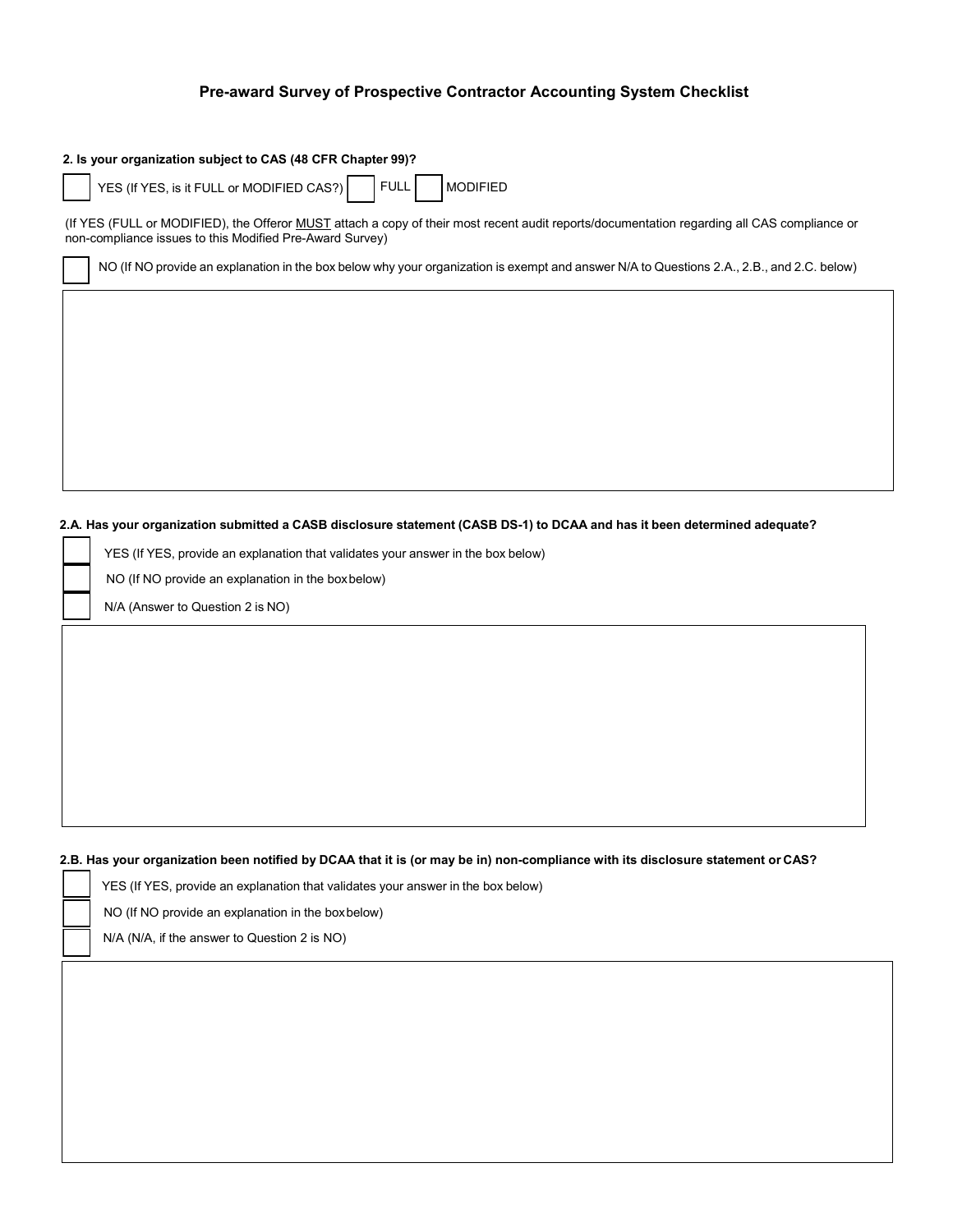#### **2.c. Is any aspect of this proposal inconsistent with your organization's disclosed practices or applicable CAS?**

YES (If YES, provide an explanation that validates your answer in the box below)

NO (If NO provide an explanation in the boxbelow)

N/A (N/A, if the answer to Question 2 is NO or if you have no current, active proposal beingconsidered)

**Instruction:** If the Contractor is planning on bidding on Cost Type Contracts, the contractor MUST provide explanatory narrative for all of the following questions:

#### **3. Has your organization's Accounting System been audited by an outside Certified Public Accountant/Consultant or other Cognizant Federal Agency other than DCAA?**

YES (If YES, the Offeror MUST attach a copy of their most recent audit report to this Modified Pre-Award Survey) **NOTE: Do not submit your Annual Financial Audit.** 

NO

#### **4. Is your organization's Accounting System currently in full operation?**

YES (If YES, provide an explanation that validates your answer in the box below).

NO (If NO, provide an explanation in the box below which portions are (1) in operation, (2) set up, but not yet in operation, (3) anticipated, or (4) non-existent)

N/A (If N/A, provide an explanation in the box below)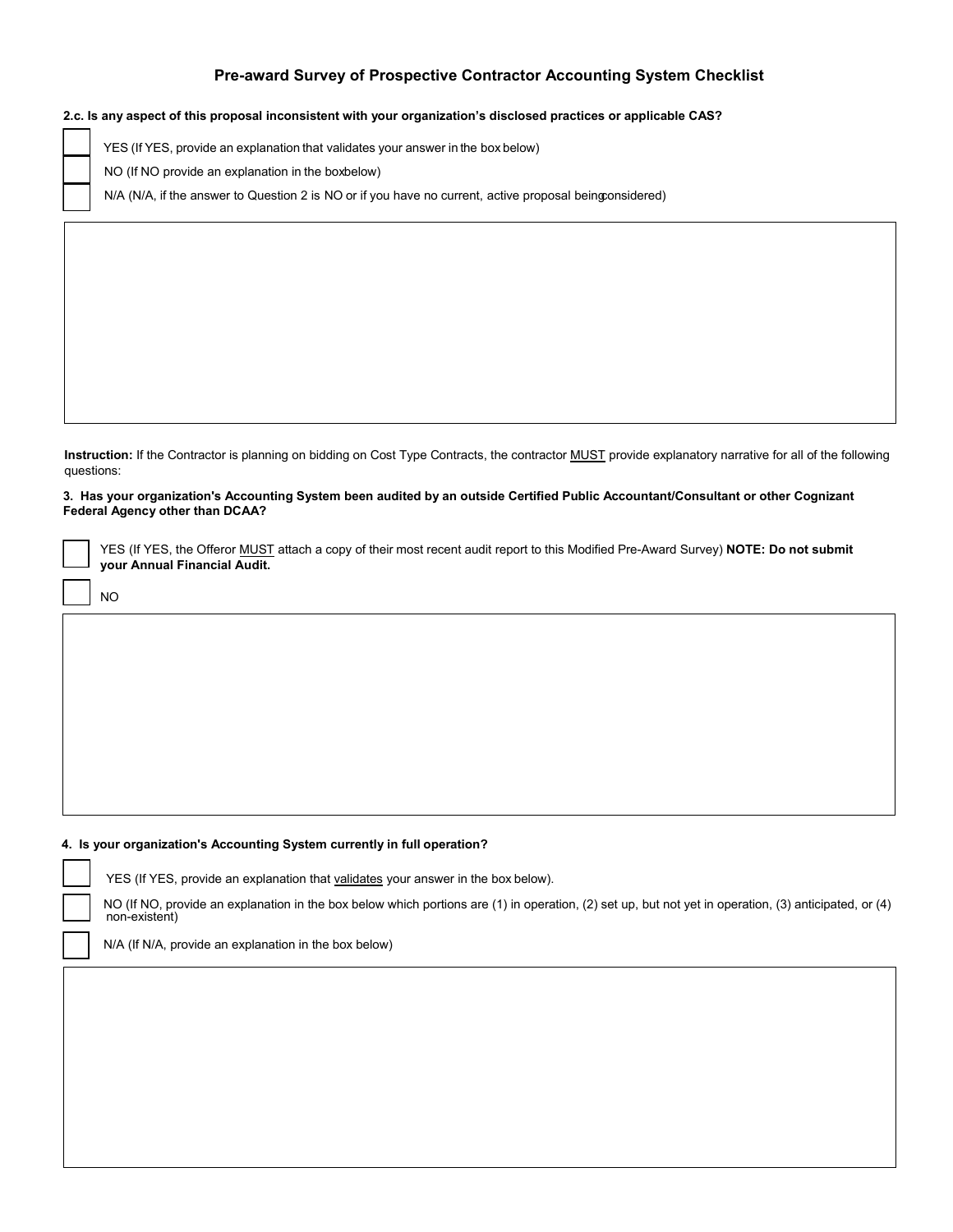**5. Is your organization's Accounting System in accord with Generally Accepted Accounting Principles (GAAP) Applicable in the Circumstances?**

YES (If YES, provide an explanation that validates your answer in the box below)

NO (If NO provide an explanation in the box below)

N/A (N/A, provide an explanation in the box below)

**6.** Is your organization's Accounting System ready for a DCAA audit?

YES (If YES, provide an explanation that validates your answer in the box below)

NO (If NO provide an explanation in the box below as to when you will be ready for an audit)

N/A (N/A, provide an explanation in the box below)

#### **7. Are the loaded hourly labor rates proposed consistent with your established estimating and accounting principles and procedures and FAR Part 31, Cost Principles? (Answer this Questions "N/A" if you do not have an active proposal)**

YES (If YES, provide an explanation that validates your answer in the box below)

NO (If NO provide an explanation in the box below)

N/A (N/A, provide an explanation in the box below)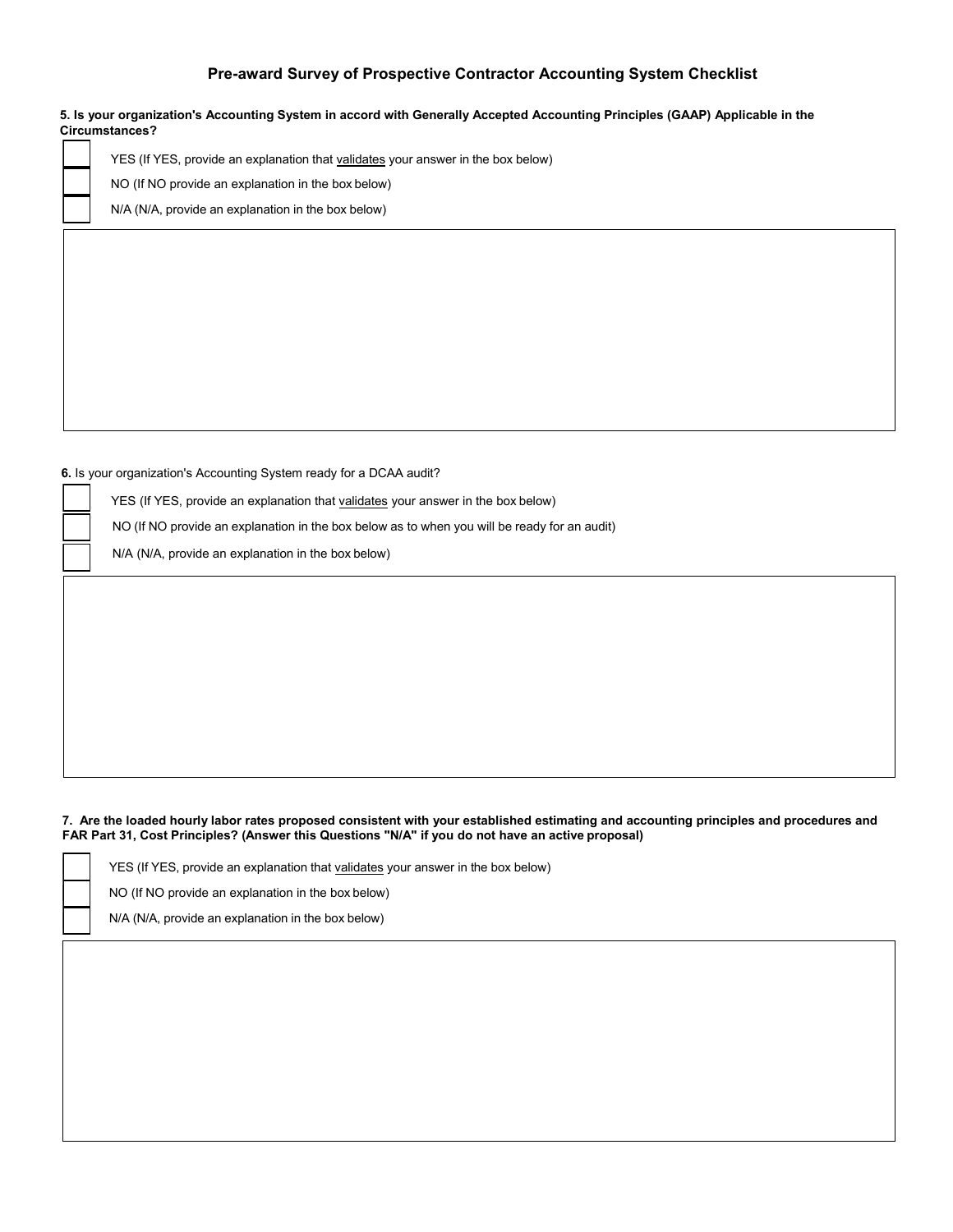**8. Does the Accounting System provide for the proper segregation of Direct Costs from Indirect Costs?**

YES (If YES, provide an explanation that validates your answer in the box below)

NO (If NO provide an explanation in the boxbelow)

N/A (N/A, provide an explanation in the box below)

#### **9. Does the Accounting System provide for the identification and accumulation of Direct Costs by contract?**

YES (If YES, provide an explanation that validates your answer in the box below)

NO (If NO provide an explanation in the boxbelow)

N/A (N/A, provide an explanation in the box below)

#### **10. Does the Accounting System provide for a logical and consistent method for the allocation of Indirect Costs to intermediate and final cost objectives? (A contract is a final cost objective.)**

| YES (If YES, provide an explanation that validates your answer in the box below) |
|----------------------------------------------------------------------------------|
| NO (If NO provide an explanation in the boxbelow)                                |
| N/A (N/A, provide an explanation in the box below)                               |
|                                                                                  |
|                                                                                  |
|                                                                                  |
|                                                                                  |
|                                                                                  |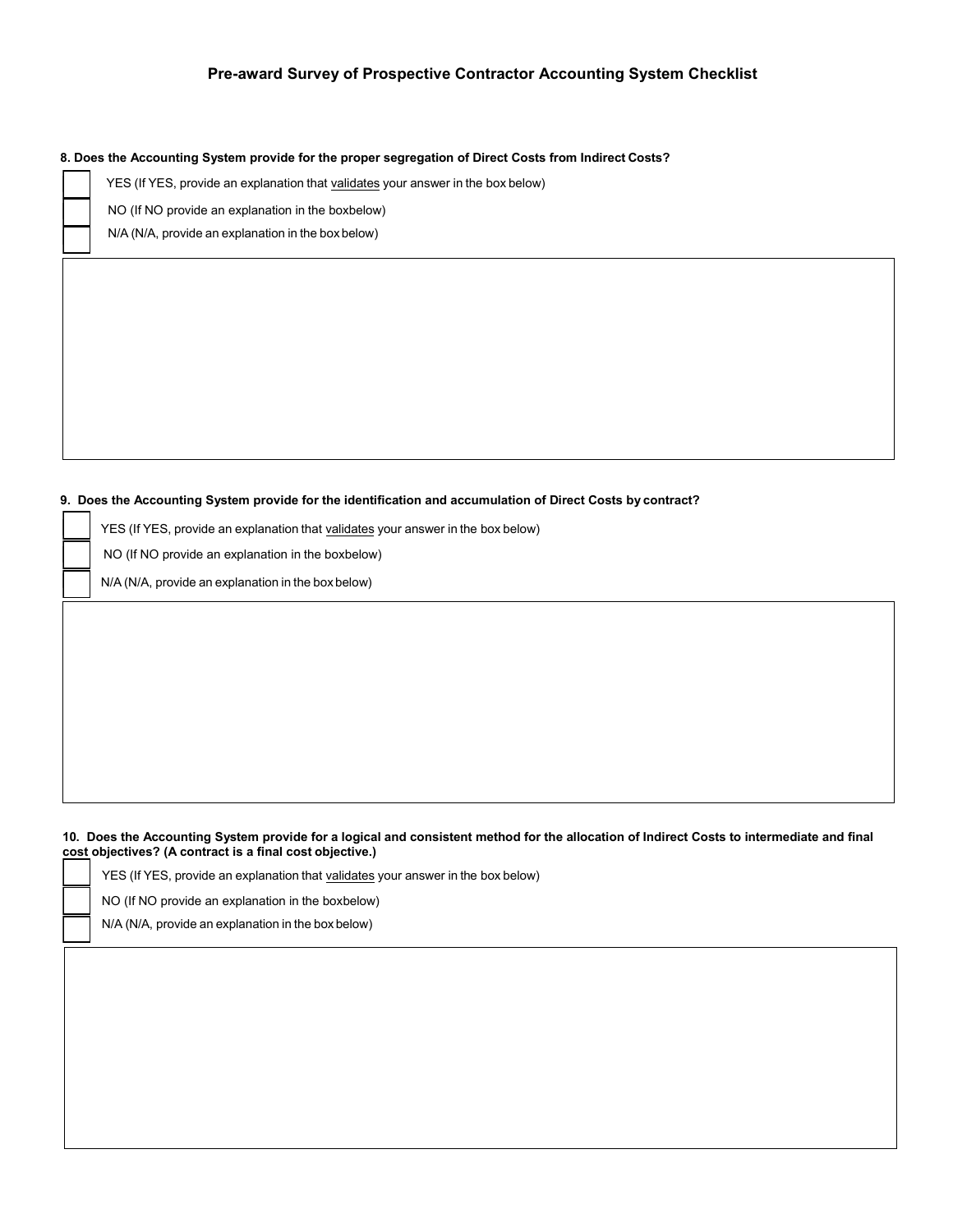#### **11. Does the Accounting System Provide for the accumulation of costs under general ledger control?**

YES (If YES, provide an explanation that validates your answer in the box below)

NO (If NO provide an explanation in the box below)

N/A (N/A, provide an explanation in the box below)

#### **12. Does the Accounting System provide for a timekeeping system that identifies employees' labor by intermediate or final costobjectives?**

YES (If YES, provide an explanation that validates your answer in the box below)

NO (If NO provide an explanation in the box below)

N/A (N/A, provide an explanation in the box below)

#### **13. Does the Accounting System provide for a labor distribution system that charges Direct and Indirect labor to the appropriate cost objectives?**

YES (If YES, provide an explanation that validates your answer in the box below)

NO (If NO provide an explanation in the box below)

N/A (N/A, provide an explanation in the box below)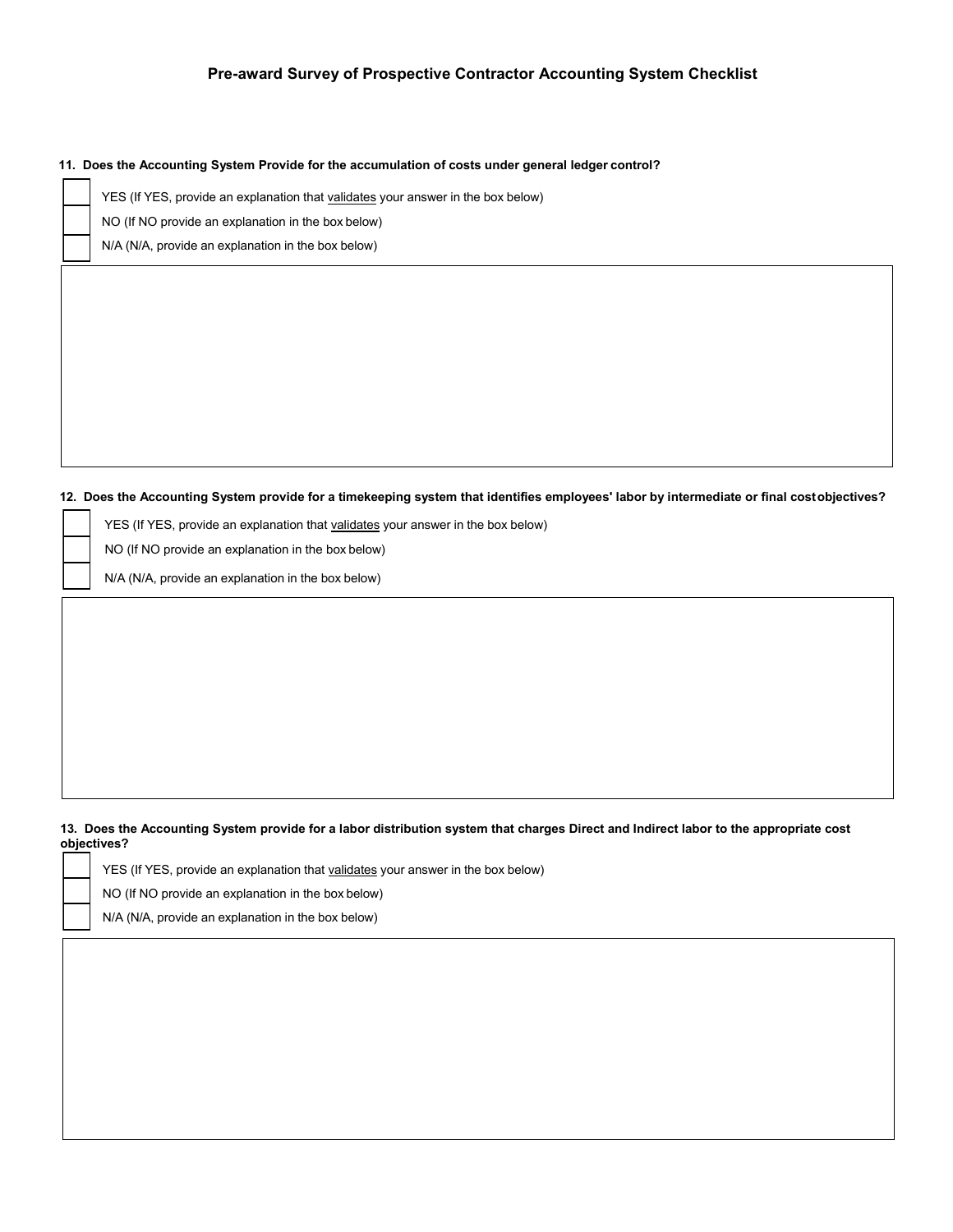|  | 14. Does the Accounting System provide for an interim (at least monthly) determination of costs charged to a contract through routine<br>posting of books of account? |
|--|-----------------------------------------------------------------------------------------------------------------------------------------------------------------------|
|  | YES (If YES, provide an explanation that validates your answer in the box below)                                                                                      |
|  | NO (If NO provide an explanation in the box below)                                                                                                                    |
|  | N/A (N/A, provide an explanation in the box below)                                                                                                                    |
|  |                                                                                                                                                                       |
|  |                                                                                                                                                                       |
|  |                                                                                                                                                                       |
|  |                                                                                                                                                                       |
|  |                                                                                                                                                                       |
|  |                                                                                                                                                                       |

15. Does the Accounting System provide for an exclusion of costs charged to government contracts of amounts which are not allowable in **terms of FAR 31, Contract Cost Principles and Procedures, or other contract provisions?**

YES (If YES, provide an explanation that validates your answer in the box below)

NO (If NO provide an explanation in the box below)

N/A (N/A, provide an explanation in the box below)

# **Pre-award Survey of Prospective Contractor Accounting System Checklist**

**16. Does the Accounting System provide for the identification of costs by contract line item and by units (as if each unit or line item were a separate contract) if required by the proposed contract?**

|  | YES (If YES, provide an explanation that validates your answer in the box below) |
|--|----------------------------------------------------------------------------------|
|  | NO (If NO provide an explanation in the box below)                               |
|  | N/A (N/A, provide an explanation in the box below)                               |
|  |                                                                                  |
|  |                                                                                  |
|  |                                                                                  |
|  |                                                                                  |
|  |                                                                                  |
|  |                                                                                  |
|  |                                                                                  |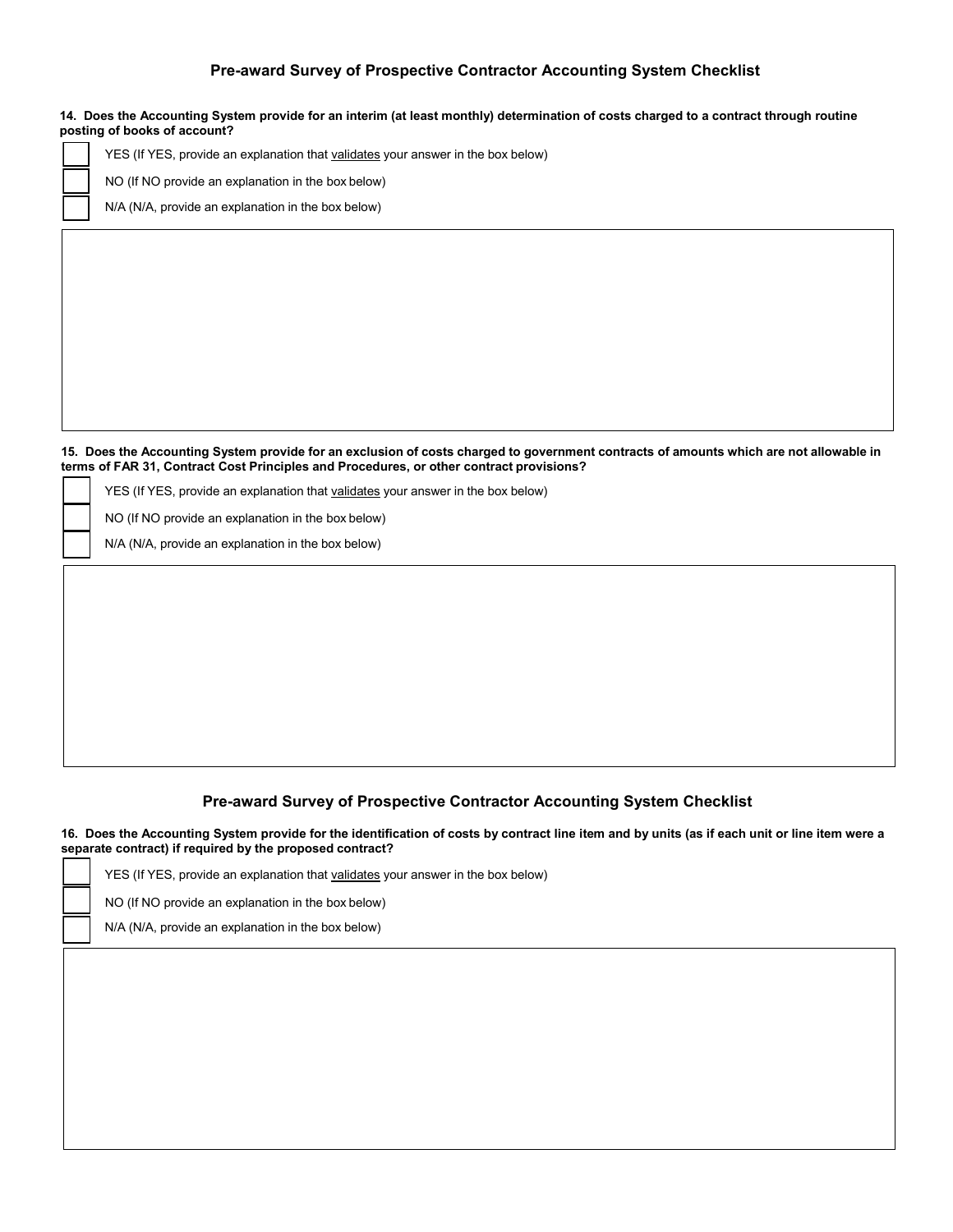**17. Does the Accounting System provide for the segregation of preproduction costs from production costs?**

YES (If YES, provide an explanation that validates your answer in the box below)

NO (If NO provide an explanation in the box below)

N/A (N/A, provide an explanation in the box below)

**18.** Does the Accounting System provide financial information required by contract clauses concerning limitation of cost (FAR 52.232.20) or limitation on payments (FAR 52.216-16)?

YES (If YES, provide an explanation that validates your answer in the box below)

NO (If NO provide an explanation in the box below)

N/A (N/A, provide an explanation in the box below)

#### **19. Does the Accounting System provide financial information required to support requests for Progress Payments?**

YES (If YES, provide an explanation that validates your answer in the box below)

NO (If NO provide an explanation in the box below)

N/A (N/A, provide an explanation in the box below)